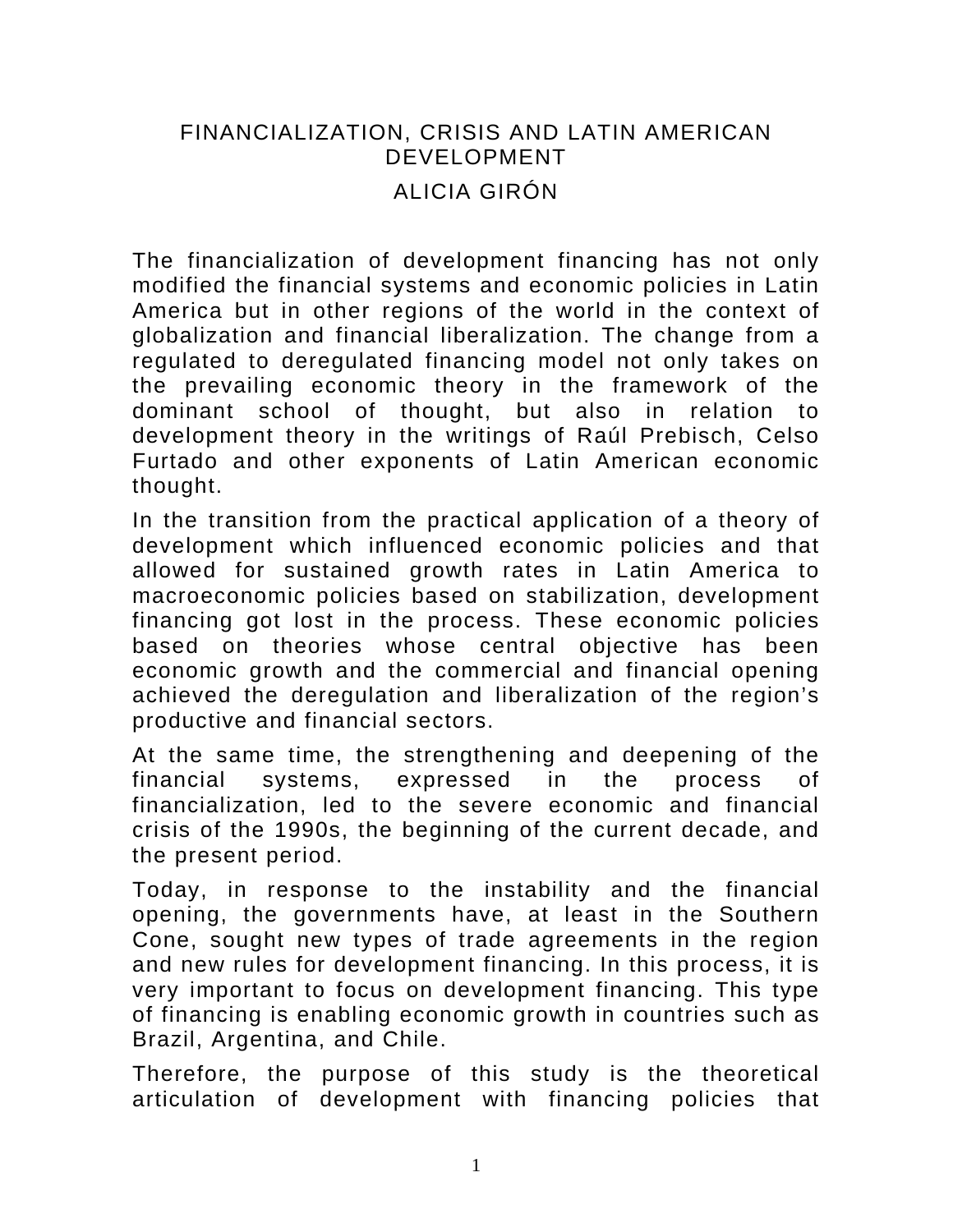achieve sustained development with equity. Nevertheless, the process of financialization in the financial markets during the past few decades has been characterized by the unique development of different institutional investors that in the past few years have rapidly positioned themselves in the financial markets. These market participants, known as mutual and hedge funds, are also identified for their participation in the financial crises of the past two decades. They have become major elements in the profitability of the large consortiums and have an important participation in the different public policies implemented in the countries where they are present. That is, the financialization and the financial crisis in the countries that receive these mutual funds through the opening of the capital account and their integration in the financial markets have made them the main factors in countries' development financing. The deregulation and financial innovation of the past few years have placed these types of intermediaries in the center of attention of the financial authorities, especially due to their role in the explosion of the successive financial crises in recent years.

#### INTRODUCTION

The process of financialization expressed as the process in which the profitability of financial capital through financial innovation surpasses the operations of the monetary system based on the financial institutions created by the system of Bretton Woods led to the development banks and commercial banks in the hands of national investors being its most important participants. Following the collapse of Bretton Woods, financing via securitization became a priority, through mutual funds, hedge funds, pension funds, insurance companies and other non-institutional investors, which became the leading players in financing on a world level. The financial markets imposed themselves on the international financial institutions. On a micro-economic level, the expression of financialization was expressed, by the same token, in social banking, sponsored by non-financial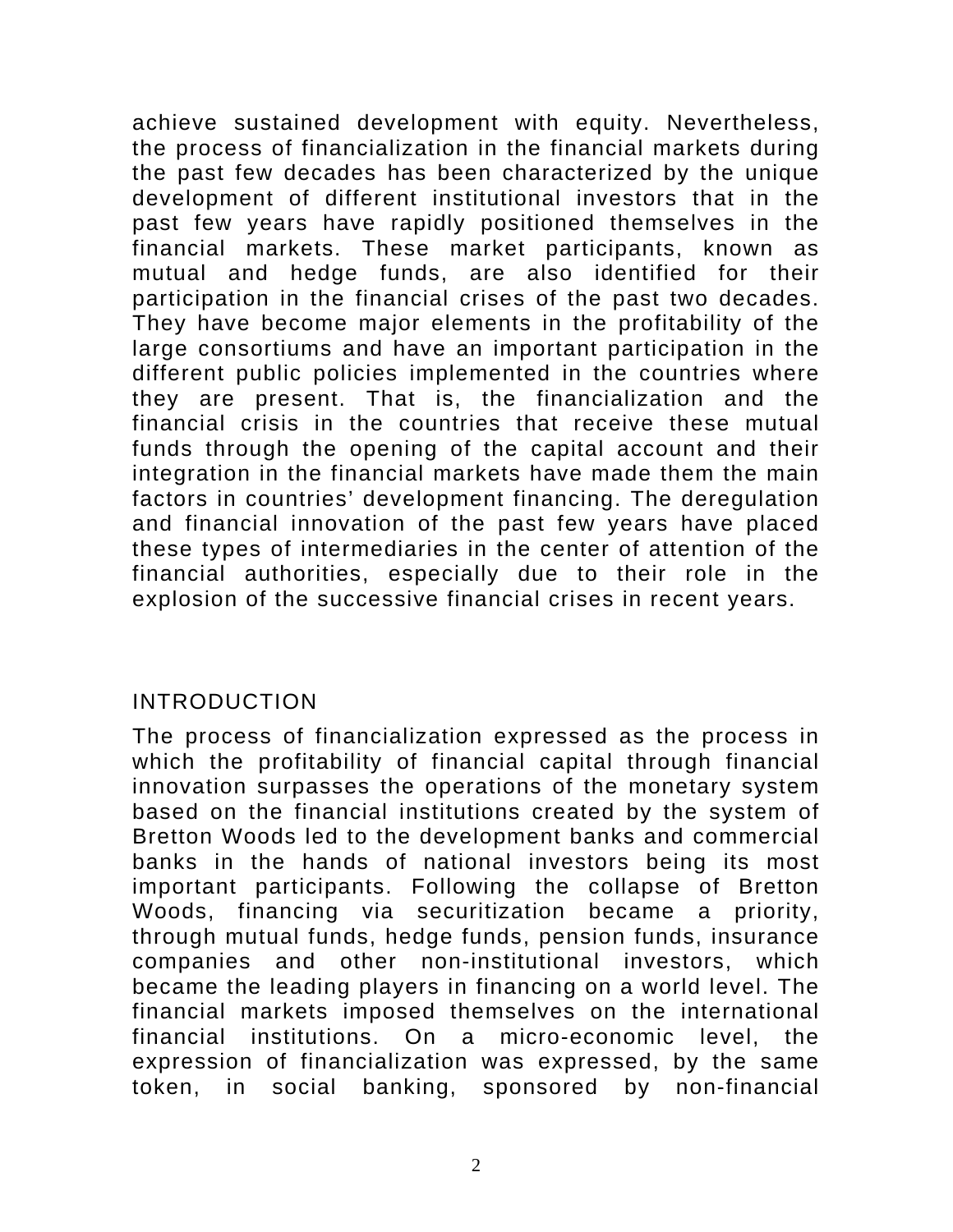intermediaries whose profitability through micro-finances expresses the crisis of development financing. On the one hand, although the priority objective of micro-finances was to diminish poverty, on the other hand, the profitability that it represents is an important consideration.

In this very complex process, we are interested in discussing development banking as an alternative to the crisis of financialization, emphasizing the role of the state and of the central bank as guarantor for development financing. Therefore, the questions that should be posed would be: what role do the public banks play?, what is the transformation that development financing should undergo?, what role is played by micro-finances on the national level? The need to reconsider public banking in Latin America can be undertaken through an evaluation of its public and private financial institutions based on the economic growth of the respective countries. By the same token, the process of formulating public policies through the participation of the different actors in a country is important in democratic societies (IDB, 2006).

In this essay we feel it is important to affirm that the axis of growth with development in underdeveloped countries such as the Latin American region continues to be through channeling credit toward the major infrastructure projects. Due to its low profitability, it is difficult for this sector to be attractive to the market forces and to interest private enterprise to invest in it. Generating endogenous growth in the economy through financing economic activities is a priority in boosting economic development. At the same time, it is important to orient the discussion toward the role that micro-finances are playing and their impact on regions' economic development. Therefore, is it important to raise the question of what the role of micro-finances is in the road toward countries' economic development. And furthermore, whether this type of financing really leads to a virtuous circle of sustained development in the countries that depend on micro-finances.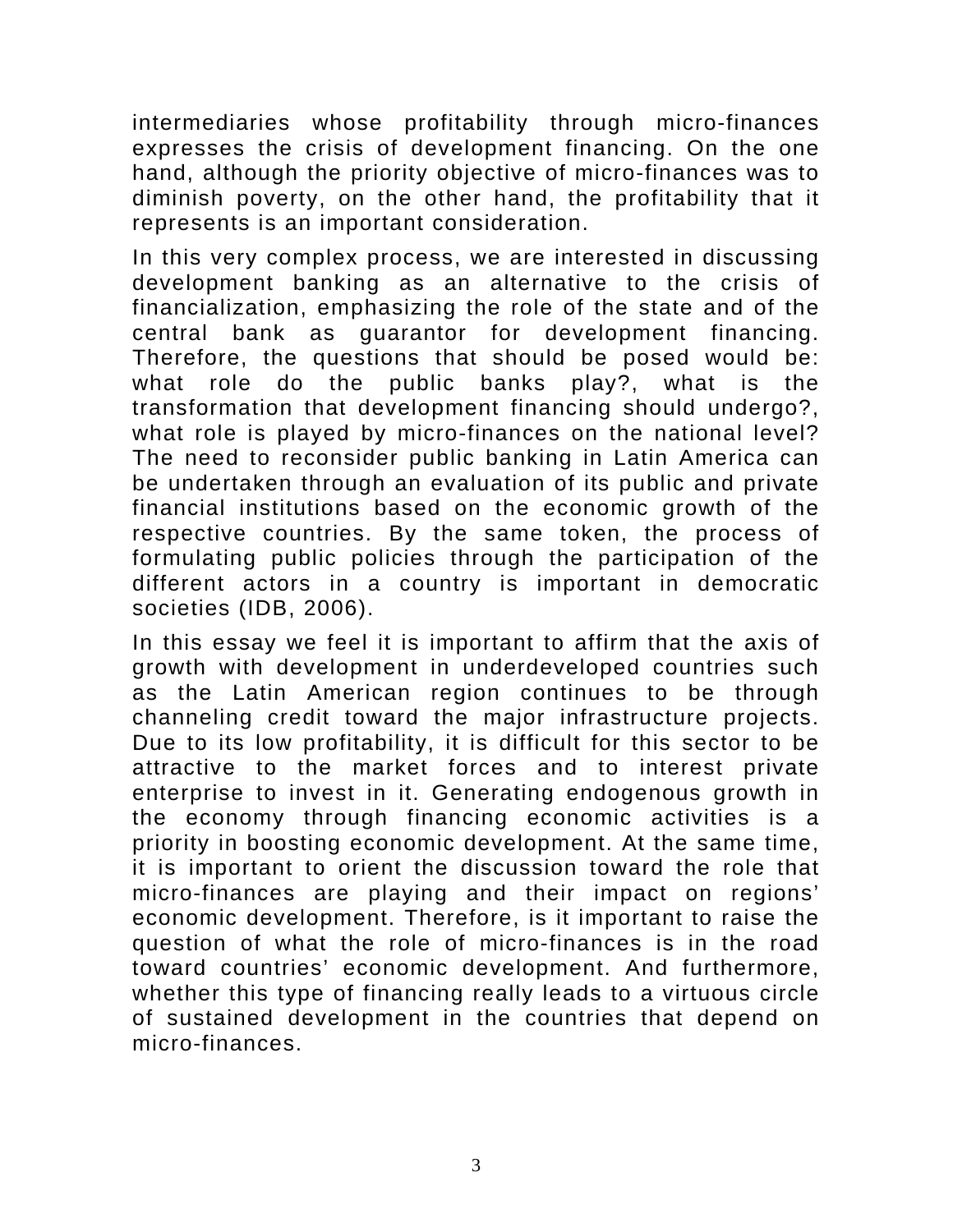## THE PIECES OF THE PUZZLE

In the framework of the economic development of the Latin American countries, development banking played a key role in the context of the Bretton Woods system. These institutions established the bases of Latin American economic development even before the Washington Consensus, which deepened the process of privatization and foreign takeover of development and commercial banking. However, some institutions remained in operation and today they are symbols of economic growth in countries such as Argentina and Brazil. At the same time, access to financing for a large part of the Latin American population lagged behind in the past thirty years, which led to an expansion of social banking to fill the void, which neither development nor commercial banking satisfied in terms of the population's need for credit. Given a financial crisis that will have an impact on the world financial system and specifically on the recently privatized banks now in foreign hands, the question is whether development and social banking would be an alternative for economic growth in the countries of the Latin American region. What role would public banking play in response to a run in the commercial banks? At the same time, it would be worthwhile to ponder whether social banking in relation to the financialization process has an alternative for including those excluded from credit and savings, in other words, the sector without access to banking services. Finally, another question should be posed, namely, will the central bank again become the lender of last resort in the search for development financing in the current context of financial crisis? That is, if the commercial banks that are subsidiaries of foreign banks end up in crisis, what would happen?

The development banks are "… financial intermediaries whose objective is to optimize the allocation of financial and technical resources to support areas or sectors of the economy that the state considers strategic or a priority in the process of the country's integral development" (Gil Valdivia, 1986). They are banks that are distinguished for granting credits "… with preferential interest rates in regard to the market levels, as an instrument to channel investments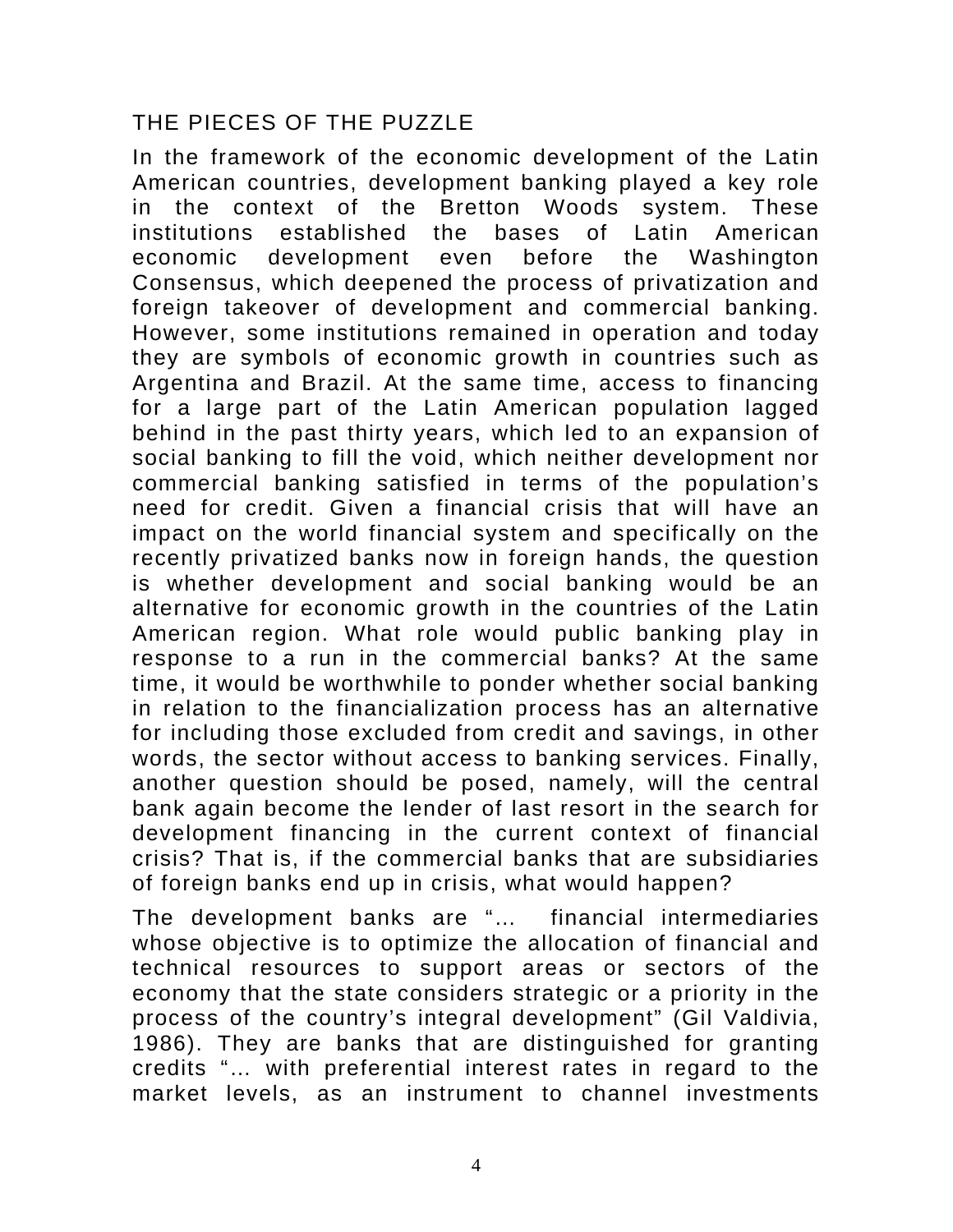toward specific sectors or priority or important activities for the country's development" (Zorrilla, 1984). As such, the economic development of countries such as Argentina, Brazil and Mexico in the period of import substitution cannot be understood without the intervention of the development banks. These banks were part of Latin American "developmentalism", supplying the funds from multilateral and bilateral international financial institutions for infrastructure projects. Today the Banco do Brasil, the Banco de la Nación, and the Banco de la Provincia de Buenos Aires are main participants in the development of the Brazilian and Argentine economies during the current decade.

Social banking is a type of banking system that satisfies the needs of those excluded from the institutional financial system from the point of view of savings and credit. The institutions that grant credit to entrepreneurs are, to begin with, to be found in the Third Sector and the social economy. The principles of social banking, in addition to seeking profitability in the loans granted, include social profitability. In the 1980s, so-called social banking began as a social force in the region in response to the financial problems and the crisis of the financial institutions, which created a need to attend to those without access to the formal financial channels. At the beginning, it arose in the form of cooperatives, foundations, NGOs, to later adopt the modality of cooperative savings and loan associations, popular financial companies, and micro-credit or micro-financial institutions. The slogan of the new wave of micro-financial institutions was to reach the poor before the poor came to them. There are solidarity-oriented networks through which many millions of dollars are administered around the world with high profitability. Many commercial banks have even begun to enter the micro-financial market. Such institutions range from savings and loan cooperatives to foundations and money order companies that send remittances. Social banking is an issue under debate in terms of the impact that it has had on boosting the revenue of the sectors that do not have access to the financial channels. However, there is the other side of the coin, for which it is important to define the concept of micro-finances. First of all, there is a difference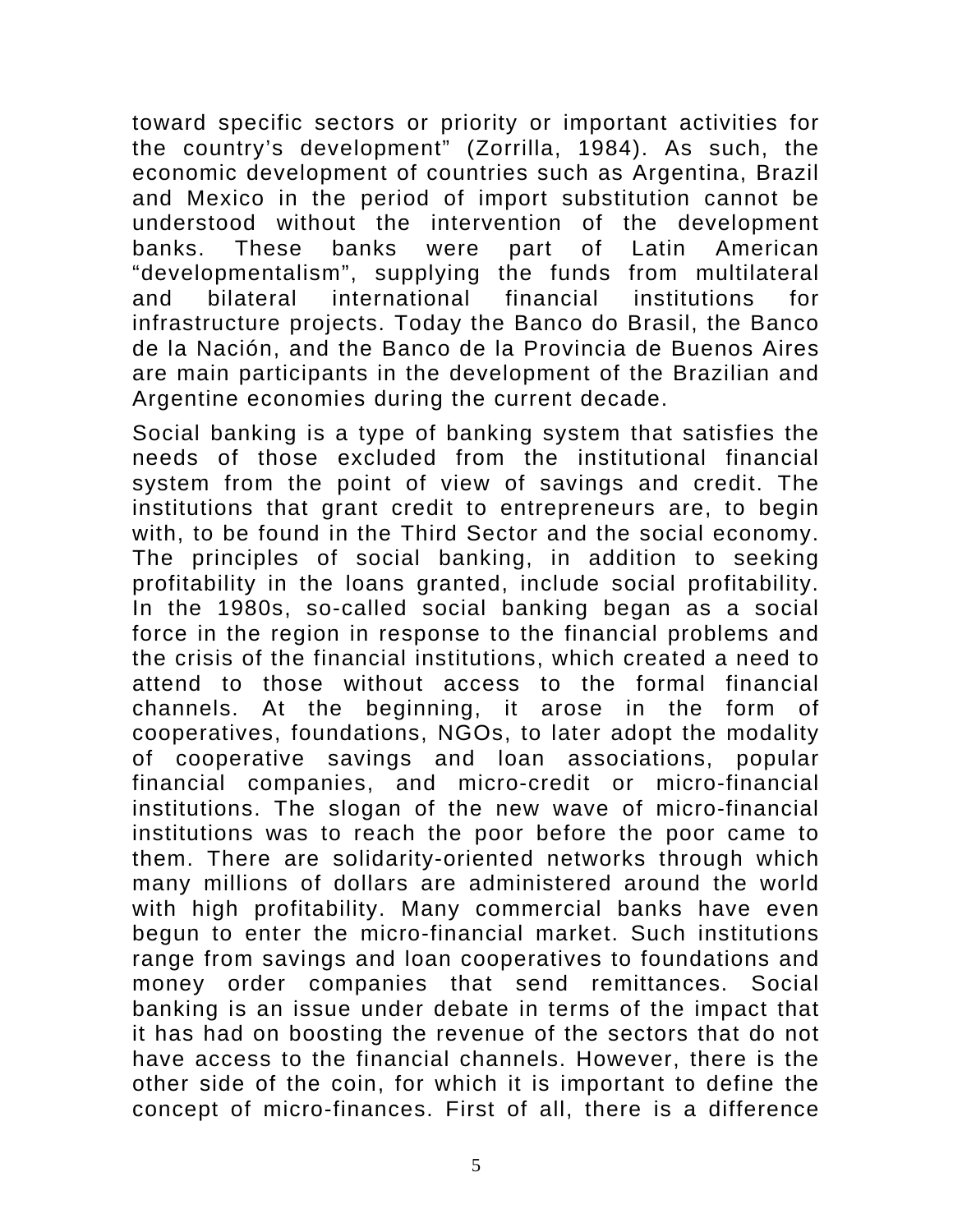between micro-finances and micro-credits. Micro-credits refer to loan operations involving small micro-businessmen, basically small family-run businesses. Micro-finances refer to the entire range of financial services, which include microcredits, small-scale savers, remittance transfers, and minor insurance operations. In the broad range of literature that is available concerning micro-finances, there is a very close relationship between programs aimed at reducing poverty and micro-finances. Small businessmen who access microfinances are, in general, employees and employers who lack a credit history, who do not belong to the formal economy, and/or who cannot document their revenue. In general, all those economic agents that do not enter the formal channels of financing are candidates for the financial channels of micro-finances (Berger, 2006:3).

The decline in development or public banking and the mushrooming growth of social banking cannot be understood without considering what is today known as the "financialization" of the financing channels.

Financialization is a process that became strengthened with the end of "The Golden Age" as Crotty has termed it (Crotty, 2004). Epstein refers to financialization as "the increasing importance of financial markets, financial motives, financial institutions, and financial elites in the operation of the economy and its governing institutions, both at the national and international level (Epstein 2001, p.1)." Epstein even says "... I define finacialization as a pattern of accumulation in which profits accrue primarily through financial channels rather than thorough trade and commodity production (see Arrighi, 1994)." What is the most important evidence for financialization or how should this evidence be evaluated? Palley (2007:26) adds that the process of "... financialization has changed the structure and operation of financial markets, and most existing theoretical studies of financialization examine how these changes (particular regarding credit availability) impact macroeconomic outcomes and the business cycle…. financial markets are at the heart of the financialization process, and this suggests there is an urgent need to restore effective control over these markets."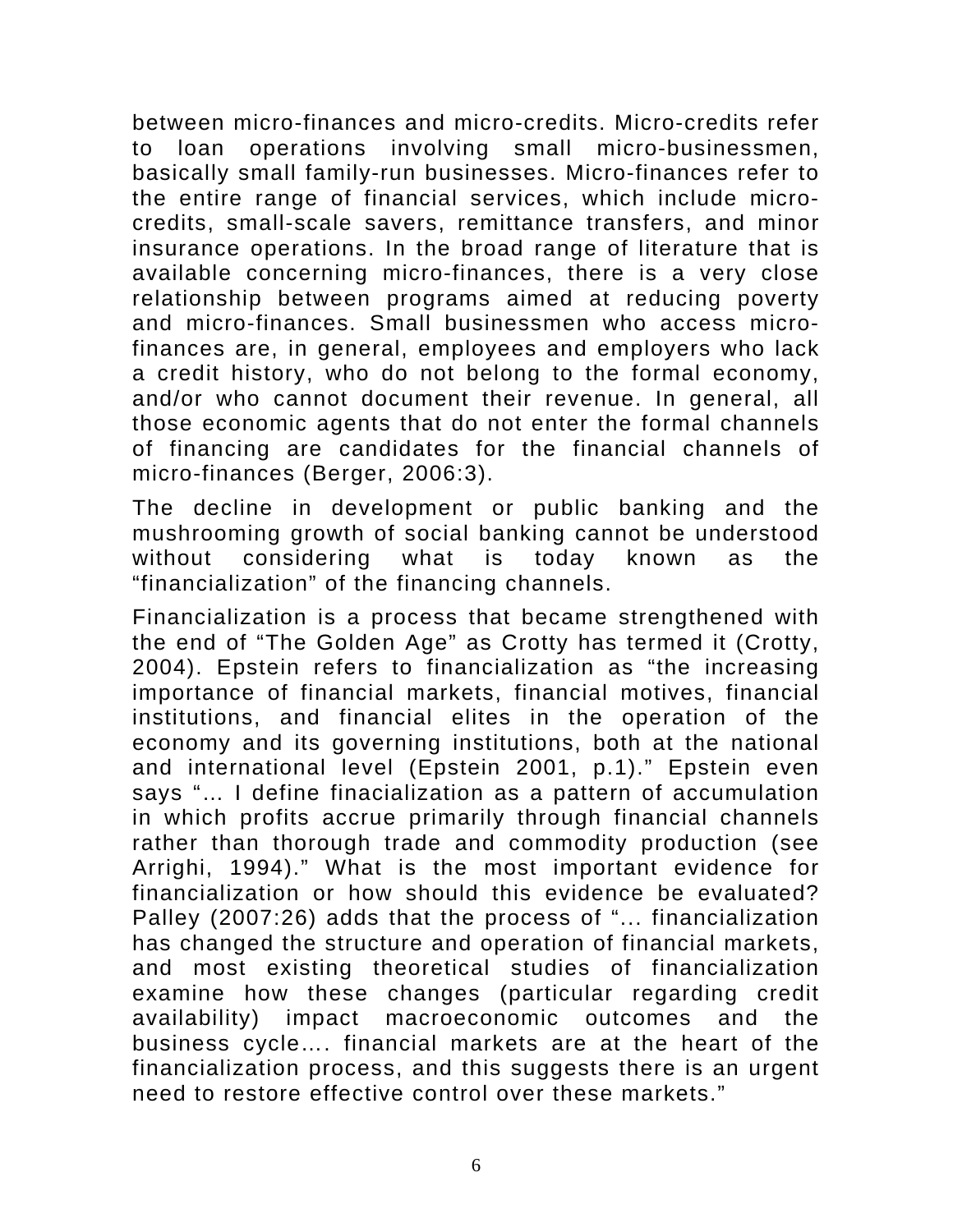To provide greater clarity on the question of the influence and control that financialization has in its relationship with organization and production and the relation of wage earners with the means of production, it is important to quote the theoreticians of Boyer's regulation theory (Boyer, 1986) and Chesnais (2000)). This system "…has arisen from liberalization and deregulation in the triple environment of the financial scene, trade, and productive investments. For this reason, it is a globalized system, although it should not be forgotten that this globalization is selective and hierarchical, and that the previous economic and social trajectories of the countries have given way to very varied forms of integration. And it should be defined as a system dominated by finances for numerous reasons: its origin and its consolidation have taken place to the extent that the degree of financial concentration has been reinforced. As of 1980-1981, the financial investors have gotten the governments to apply policies that guarantee them high interest rates and tremendous security in the collection of all revenue tied to loans" (Chesnais, 2000:46).

#### THE FINANCING INDISPENSABLE FOR DEVELOPMENT

Developmentalism, an issue of academic, ideological, and political debate during the postwar period and until the mid-1970s, represented a current of critical thought during the past century. This question resulted in a school of economic thought from the Latin Americas perspective that emphasized the heterogeneity of the countries and the different forms of insertion into the international market. The relations of the empires with the different economic and social formations of the colonies as well as with the development of capitalism and the need for natural resources permeated each country in Latin America albeit with different characteristics. Nevertheless, the IDB argues that "…for a long time, institutional capacity was perceived mostly as an "unexplained residual." Development was conceived of as mainly a function of capital accumulation, with the implicit assumption that institutional capacity would follow resources. Institutions were viewed as the formal organizations in

7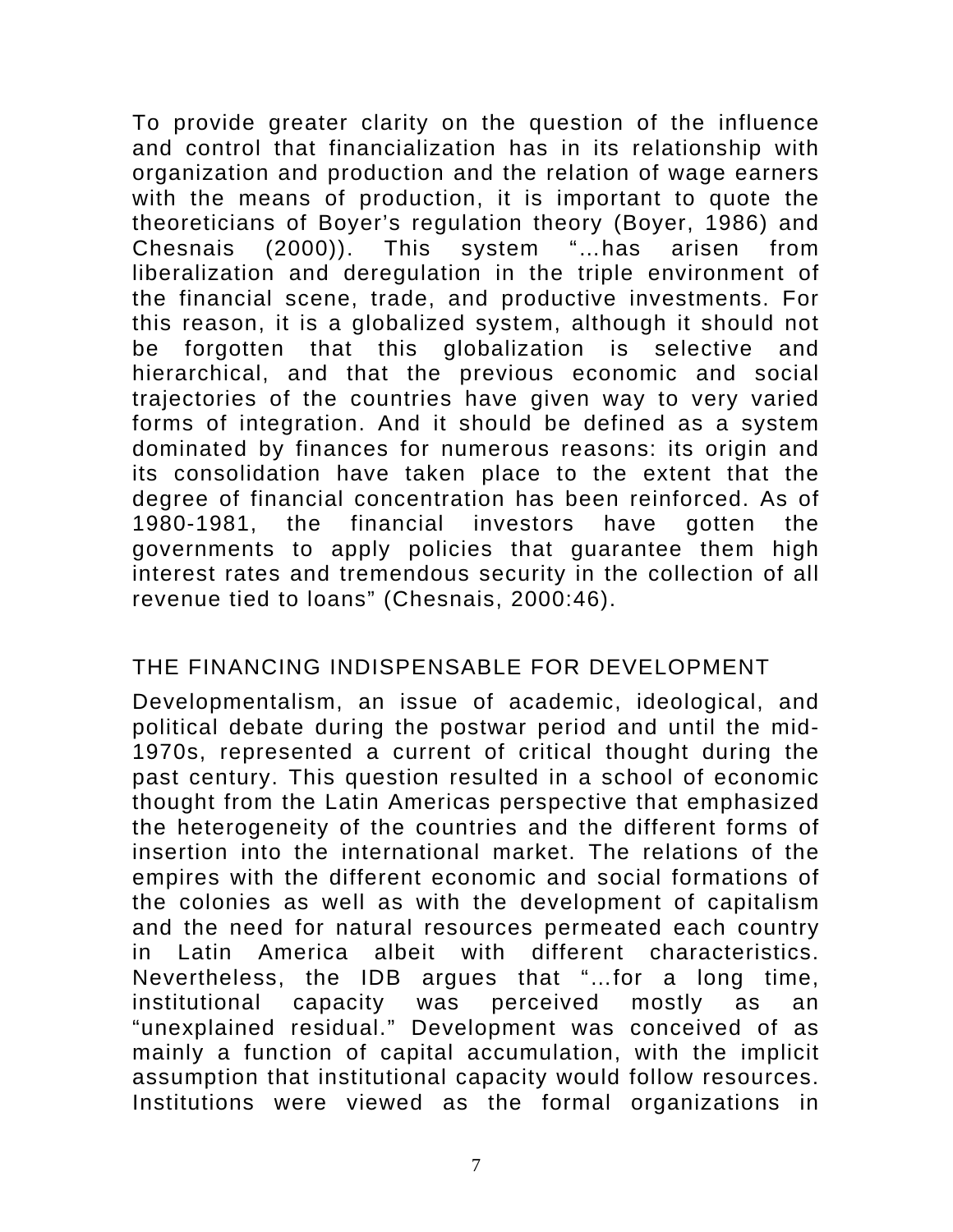charge of implementing policies and projects" (IDB, 2006:24). In part, this study recognizes the process of capital accumulation from an institutional viewpoint, but does not include other categories such as "dominant classes" and "power structures" that were involved with financing investments to satisfy the needs of the expansion of capitalism as a hegemonic and imperial mode of production. By not recognizing this heterogeneity in the countries concerned, Washington Consensus measures were imposed that were a failure in nations such as Argentina and Bolivia, to mention just those alluded to in the previously referred to IDB study. Therefore, the differentiation in public policies in consensus with the different actors is a necessity in order to achieve success in growth and economic development. In this regard, the BIS publication points out that "… all this suggests that economic and social development is possible whenever policies are adopted that are framed within a reasonable range but that can de adapted to the problems and circumstances of each country, without adhering to a single model in particular" (IDB, 2006:289).

Therefore, to achieve development, the role of financing is very important. To begin with concerns in relation to credit and the exclusion of financing for economic development implies reaching the foundations of growth in underdevelopment in our countries. The international financial institutions have published two studies worth mentioning. The first, Finance for All, published by the World Bank (2008) and the second, Outsiders?: Changing patterns of exclusion in Latin America and the Caribbean (2008) published by the Inter-American Development Bank (IDB).

Finance for All enters into a contradiction when it states that "… well-functioning financial systems are essential for economic development" (World Bank, 2008). Thirty years later to affirm that healthy financial systems are a priority would seem to be heresy when it was the International Monetary Fund (IMF) and the WB that, in order to put an end to the countries' banking institutions, insisted on the privatization of the commercial banks and the cancellation of public development banks in the 1990s under the banner of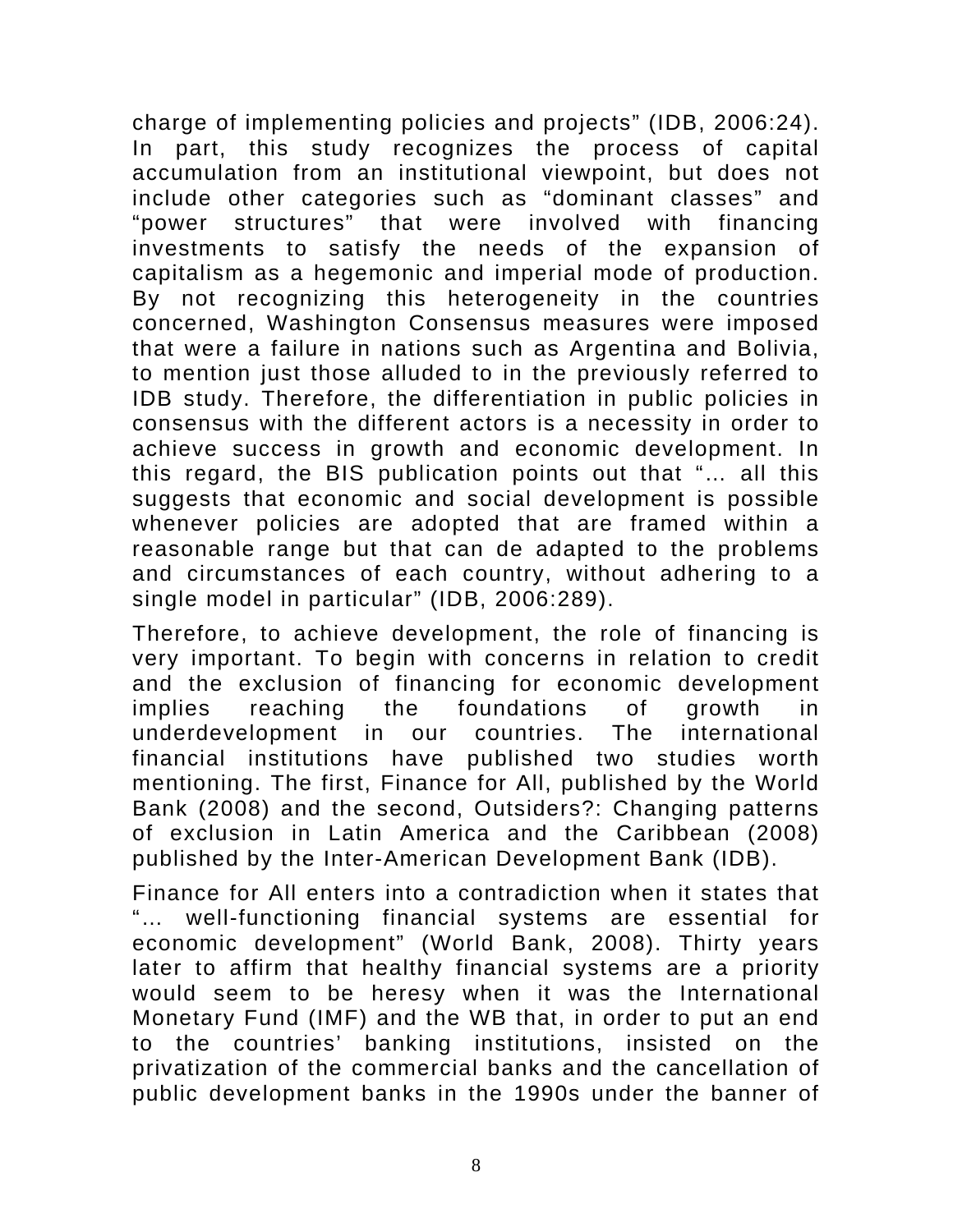making the international financial system more efficient. The development of the financial systems is exclusive because in the framework of financialization the objective is the integration of the financial markets and the profitability obtained in the financial channels. Today we cannot speak of solid banks and even less of the crisis of structured finances when on a daily basis we see the need to save the financial industry. We still have not finished expressing our admiration when this WB document argues that "…Without inclusive financial systems that provide broad access, however, poor individuals and small enterprises have to rely on their own resources to invest in education or take advantage of promising growth opportunities" (BM, 2008). It is the state that should be interested in financing public services be they on the level of education, housing, water, electric power, etc. And, it is the state that, through the financial, fiscal and monetary reform, will have to attend to the development agenda and not the competition of private bank institutions.

Concerned over those excluded from access to banking services, the second IDB document (2008) pinpoints access to credit as a development issue. On the basis of a study by Tejerina and Westley (2007), whose research was based on a national survey of households, with questions fielded on savings accounts and loans obtained in the preceding year, the results showed that only 15 percent of low-income households in Latin America and the Caribbean have savings accounts. According to the same study, credit was provided through "regulated financial institutions", such as banks, as well as "non-regulated financial institutions", which refer to different types of credit cooperatives and non-governmental organizations in most of the cases. The "informal" category includes all the sources of credit that are not considered financial institutions, such as savings associations and revolving credits (ROSCA), moneylenders, and family members (IDB, 2008:197). The IDB study affirms that "…the explosion of microfinance institutions in the region is often described as a response to the high transaction costs of banking with formal institutions. While these institutions have been extremely successful in extending access to credit to small businesses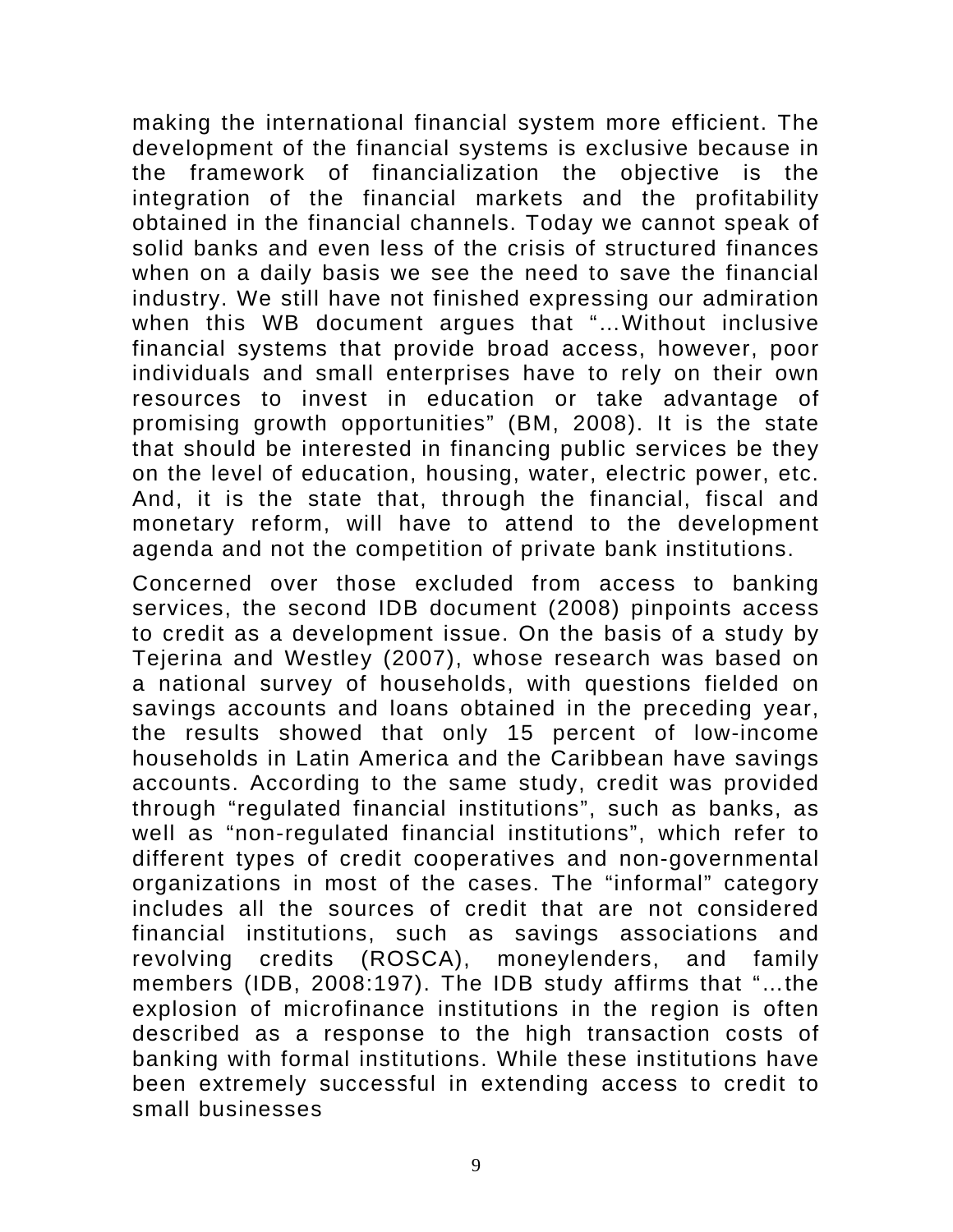and the moderately poor, success in reaching the most marginalized populations has been more mixed" (2008, 2001).

Therefore, development financing implies a public banking system that deals with the financing of public services but also the regulation of social banking. Even though microfinances have been satisfying the needs of a previously unattended to niche through more visible financial channels, its importance and growth should be noted. The impact of micro-finances, its scope, and its profitability should be made clear.

#### PUBLIC BANKING IN RELATION TO THE CRISIS OF STRUCTURED FINANCES

Today, public banking represents the primary factor in the implementation of public policies to promote development with equity in the countries of the Latin American region. That is, the public credit institutions, faced with an increased participation of the commercial banks, have been putting aside activities that had served to lay the basis for capitalist development in the region. Meanwhile, social banking has been allowing the large part of the population that does not have access to credit to obtain financing. In the arena of the debate on development financing and credit, it is important to discuss the role that public banking or development banking and social banking play in the process of the financialization of the institutional financial intermediaries and the crisis of credit expressed through the "credit crunch" that threatens the financial system.

Development banking was accompanied by the international financial institutions and agencies. These include bilateral financial institutions such as Eximbank and multilateral financial agencies such as the World Bank and the Inter-American Development Bank. Their strength resides in the support they received from the state in the framework of the developmentalist process that took place over a period of three decades following the Second World War. Their weakness occurred in the framework of the collapse of the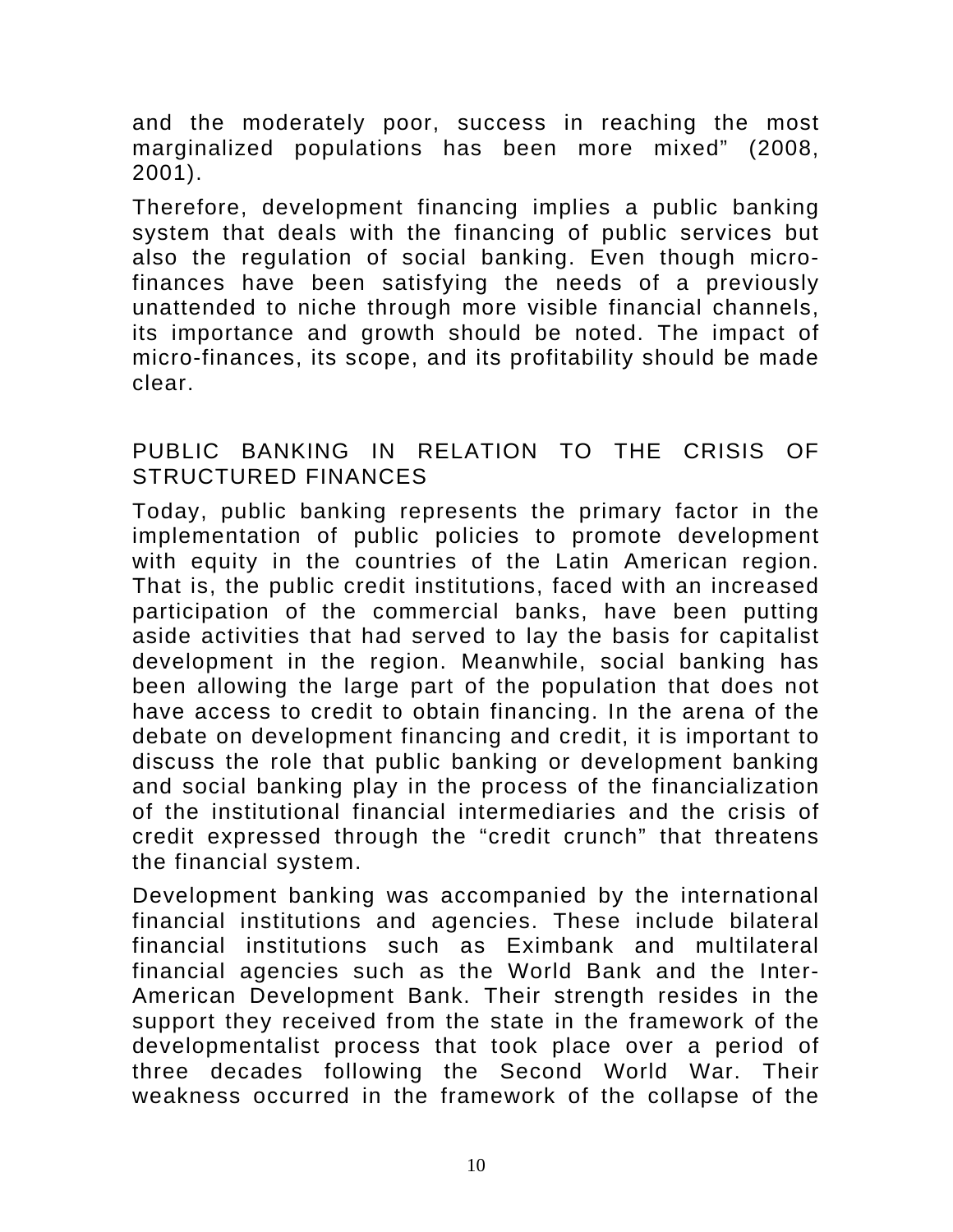Breton Woods monetary system and the deepening of the Washington Consensus. The fading fortunes of development banking and the strengthening of social banking changed the map of financing in the different countries. Public banking declined with the foreign debt crisis of the 1980s and there was subsequently a strengthening of the privatization and foreign control of the commercial banks. Deregulation and financial liberalization gave rise to the institutional intermediaries and other bank and non-bank intermediaries.

What role is the social banking system playing through microfinances for the sector that does not have access to the formal financial channels? "Without inclusive financial systems, poor individuals and small enterprises need to rely on their own limited savings and earnings to invest in their education, become entrepreneurs, or take advantage of promising growth opportunities. Financial sector policies that encourage competition, provide the right incentives to individuals, and help overcome access barriers are thus central not only to stability but also to growth, poverty reduction, and more equitable distribution of resources and capacities." (World Bank, 2008).

Can public banking resume leadership in development financing in the framework of the Monterrey Consensus?, What will the role of public banking be in relation to the crisis in commercial banking

## **CONCLUSION**

In response to the unleashing of frequent financial crisis experienced in the context of globalization, it has become necessary given the financialization of development financing through formal and informal financial channels to design public policies that achieve development through public banking.

That is, over the past thirty years, Latin America has faced a theoretical and political confrontation in relation to the theory of development as expressed in texts by Raúl Prebisch, Celso Furtado, and of other exponents of Latin American economic thought. In moving from the practical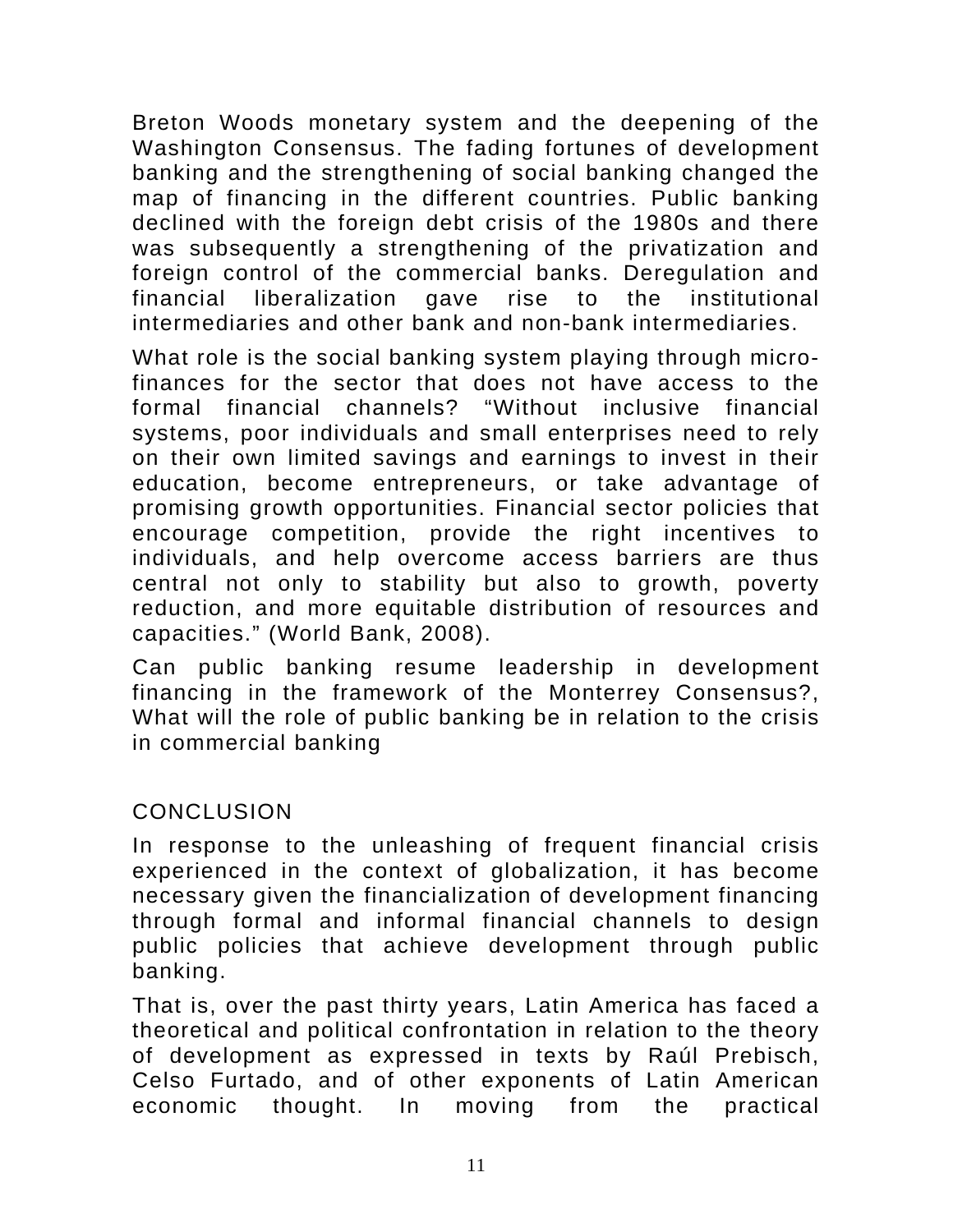implementation of the theories of development that allowed for sustained rates of growth for Latin America to monetarist economic policies, authorities lost sight of the need for development financing. These economic policies based on theories whose central objective has been economic growth and the trade and financial opening achieved, through the deregulation and liberalization of the productive sectors of the region, success for some countries but for others a clear failure. The deepening of such policies was expressed in economic crisis experienced in the 1990s and the beginning of the current decade. Succinctly put, the economic, political and social frustration was dismal. The success of the Washington Consensus was quite insignificant in relation to the experience in other southeast Asian countries and even China.

In response to the financial instability, the economic opening, and the rise of social movements, the governments -at least in the Southern Cone countries- in implementing their monetary, fiscal, and financial power have sought new types of commercial agreements in the region and new rules for development financing. In this process, it is very important to center the debate on the financial institutions for development financing. Financing is allowing the economic growth of countries such as Brazil, Argentina, and Chile. Therefore, the objective of this study is the theoretical articulation of development with financing policies that achieve sustained development with equity. Nevertheless, the process of financialization of the financial markets during the past few decades has been characterized by the unique development of different institutional investors rapidly positioned in the past few years in the financial markets. These actors, such as the main bank financial consortia and other financial intermediaries such as mutual funds and hedge funds, have stood out due to their participation in the financial crises of the past two decades. They are key participants in managing the financial profitability of the recipient countries of the large bank consortia. But they are also very important due to their participation through the different public policies in the countries that they are present in. That is, the financialization and the financial crisis in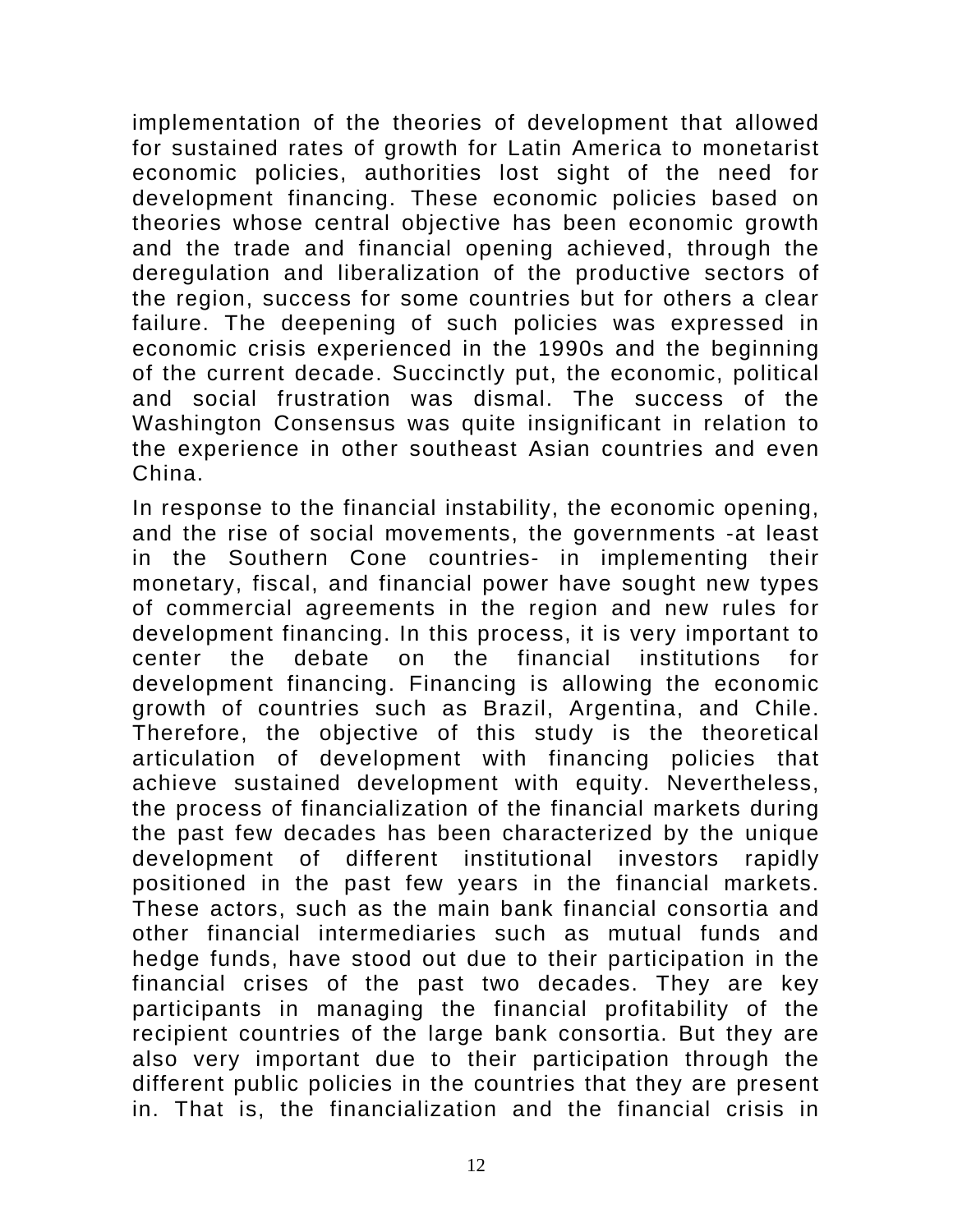which the main actors have sought profitability have prevented an increase in development financing in the countries involved. The deregulation and financial innovation of the past few years have placed these types of intermediaries in the center of attention of the financial authorities, especially due to their role in the eruption of the successive financial crises in the past few years and in the evolution of the collapsed financial institutions. To clarify this idea somewhat, we could say that both public as well as nationally owned commercial banking passed into the hands of the foreign financial consortia. That is, the process of internationalization took place in the framework of the economic reforms.

In this analytical framework, it is important to place the main public banks in Latin America as well as the new intermediaries that today fulfill a priority role in social banking. At the same time, there were public banks that were saved from being privatized and today fulfill a strategic role in countries' economic development. In other countries, public banking ceased to exist, giving way to social banking. From these experiences in social banking, funding and financial institutions were born, which have taken shape in private and public financial institutions. Micro-finances is here to stay in the region. Therefore, it is quite valid to pose questions on the role of public banking and the new social banking in development financing. But it is also very valid to question and evaluate public banking in Latin America in function of the economic growth of the respective countries. That is, the axis of growth in underdeveloped countries such as the Latin American region continues to be the channeling of credit toward the major infrastructure projects that the private sector does not invest in and which helps to generate endogenous growth in the economy. At the same time, microfinances plays a priority role on the road to the financial growth of households that do not have access to the institutional credit granted by the commercial banks. Microfinances is and can be the instrument to increase household living standards. However, its profitability rates are higher than those of the commercial banks in terms of the loans granted. Therefore, the search for new alternatives through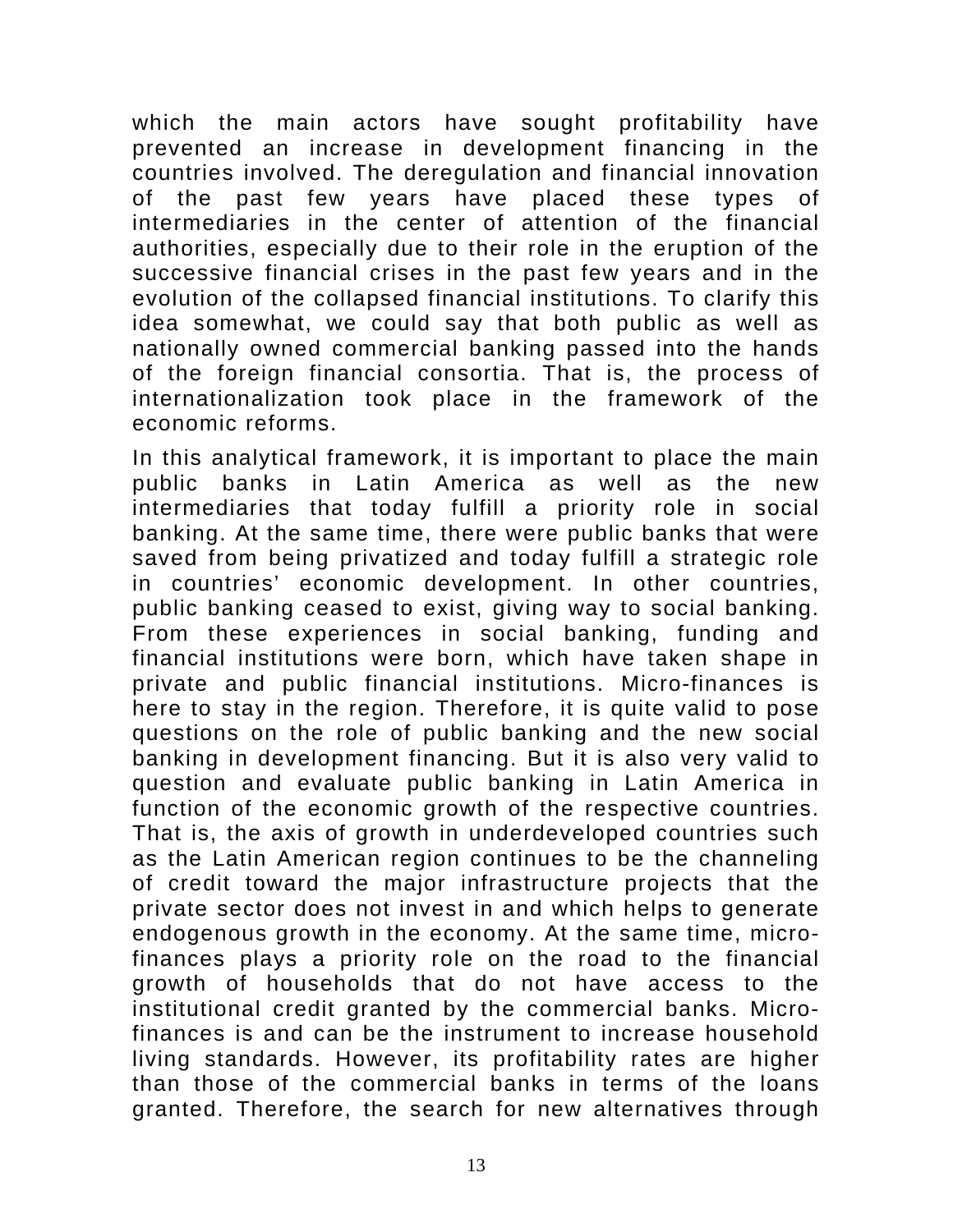public banking and the regulation of so-called social banking in Latin America is important for countries such as Mexico, which is far from having the growth rates of nations such as Brazil, Argentina, and Chile.

## BIBLIOGRAPHY

Banco Interamericano de Desarrollo (2006), *La política de las políticas públicas*, Progreso económico y social en América Latina, Washington, D. C.

Banco Interamericano de Desarrollo (2008), *¿Los de afuera? Patrones Cambiantes de Exclusión en América Latina y el Caribe,* Progreso económico y social en América Latina, Washington, D. C.

Banco Mundial (2007), *¿Financiamiento para todos? Políticas y Obstáculos para la Ampliación del Acceso*, Informe del Banco Mundial sobre Investigaciones Relativas a las Políticas de Desarrollo. Washington, D. C.

Berger, Marguerite, Lara Goldmark and Tomás Miller-Sanabria (2006), *An Inside View of Latin American Microfinance*, Inter-American Development Bank, Washington, D.C.

Boyer, R (1986), *La Théorie de la régulation*, La Découverte, Paris, France.

Chesnais, François (2000), ¿Crisis financieras o indicios de crisis económicas características del régimen de acumulación actual?, in *Las Trampas de las Finanzas Mundiales,* Chesnais, François and Dominique Plihon (editorial coordinators) Akal, Madrid.

Crotty, James (2004), "Competencia Destructiva y mercados financieros" in Correa, Eugenia and Alicia Girón *Economía Financiera Contemporánea* (editoral coordinators) Vol. II, Miguel Angel Porrúa, Mexico City

Crotty, James (2005), "The Neoliberal Paradox: The Impact of Destructive Product Market Competition and 'Modern' Financial Markets on Nonfinancial Corporation Performance in the Neoliberal Era", Chapter IV of Epstein, G. (2005)